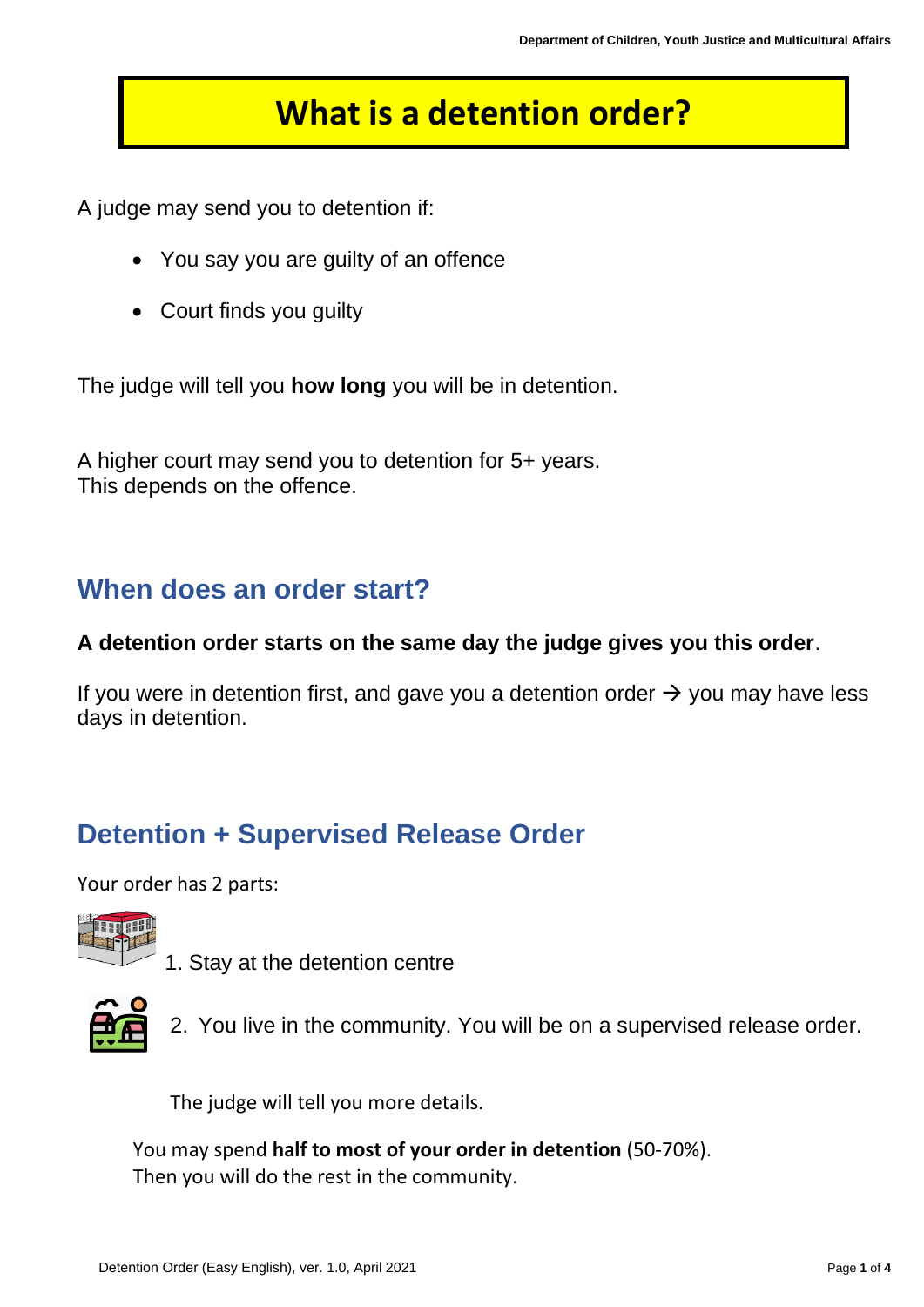#### **Where are the detention centres?**



Brisbane Youth **West Moreton** 



Detention Centre **WEIPHTEN** Youth Detention Centre



Cleveland Youth Detention Centre in Townsville

## **What happens when you go to detention?**

1. You are admitted into the centre by detention centre staff.

2. You will see a **nurse**. They will see if you are well.



#### 3. Meet **YJ staff**.

They will explain the rules in detention and answer your questions.

**4. Get a booklet** to keep that explains what happens in detention.

#### 5. Meet your **caseworker**.

 They will talk about what programs you will do in detention. They will make sure you know who your lawyer is.

### **What will you do?**



You will meet a YJ caseworker in the week. They will talk to you about:

- why you broke the law
- how you can stop breaking the law
- what you want to do when you get out.

Your parents and carers can come to some of these meetings too.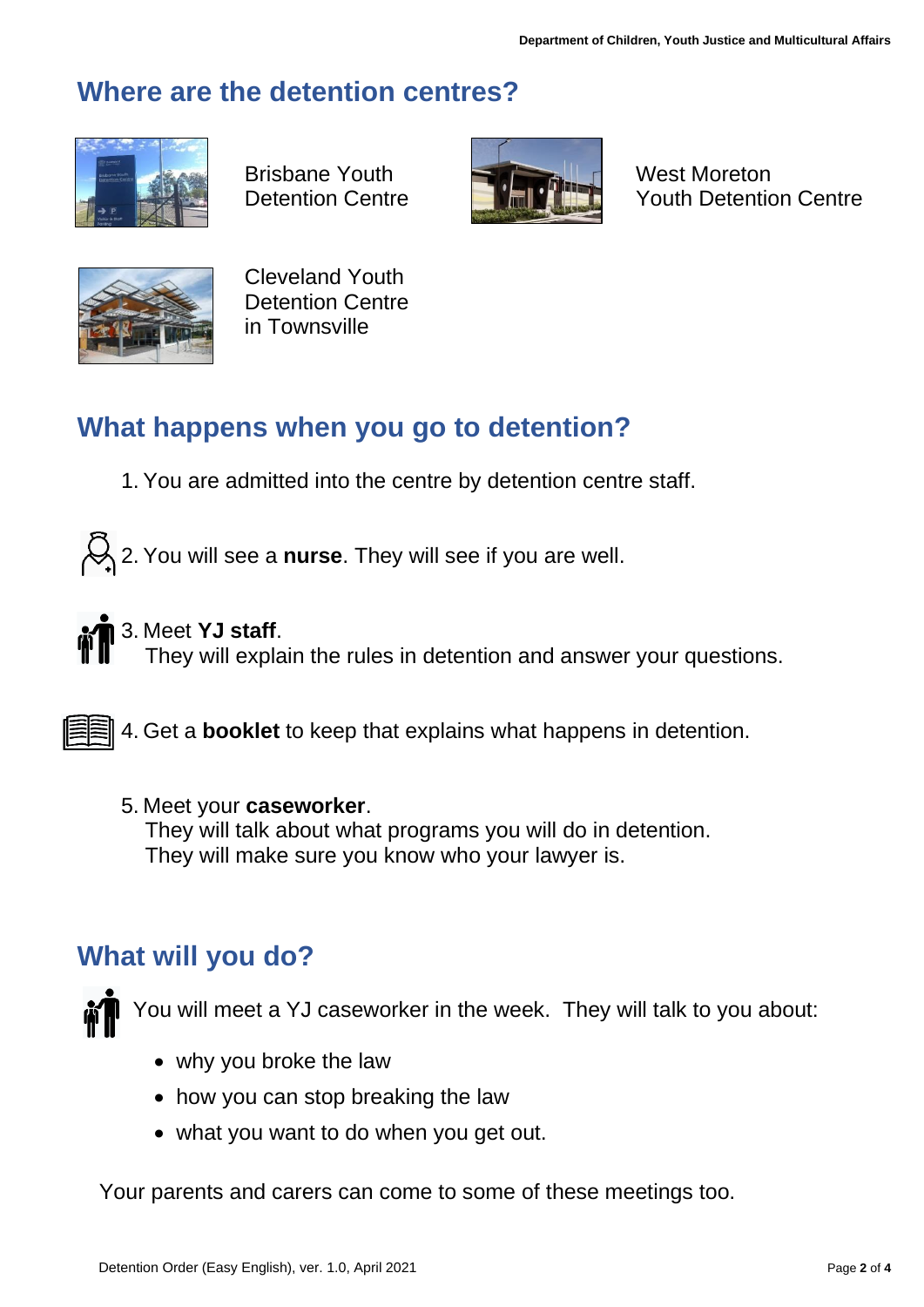# **Other people you will meet**



Doctors and nurses **Participal Executive** Psychologists



Cultural Liaison Officer **Search Speech pathologists** 

Drug and alcohol counsellors



Programs staff

### **What programs are there?**



There are other programs too.

#### **What are the rules?**

| Respect yourself<br>and others | ъ,<br>$\bullet$ | Go to bed at<br>bed time         | No smoking                             |
|--------------------------------|-----------------|----------------------------------|----------------------------------------|
| Do chores                      |                 | Keep your body<br>Clean          | No swearing<br>$\Theta^{\#}$<br>$-8.1$ |
| No graffiti                    |                 | No fighting<br>or flight playing |                                        |